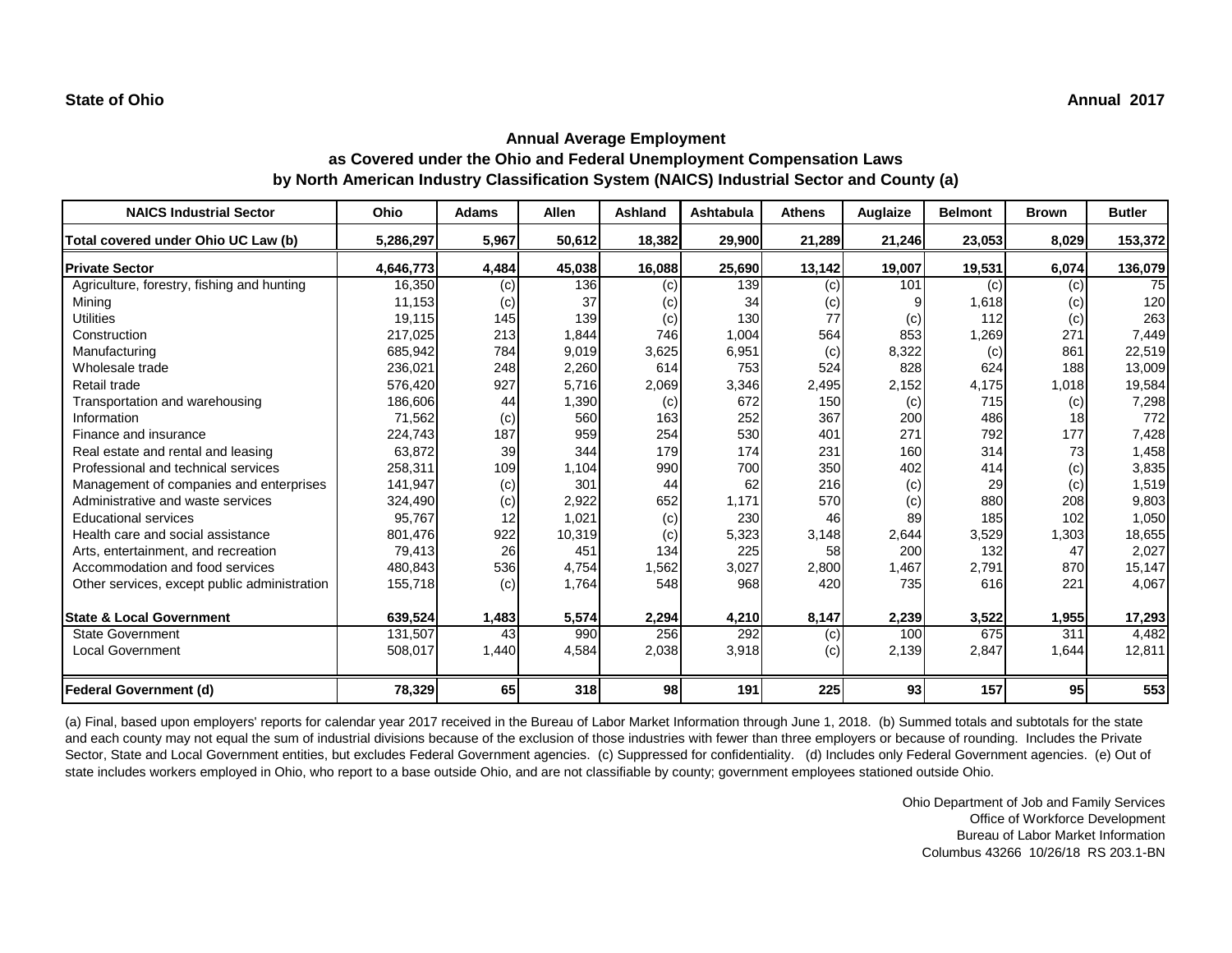| <b>NAICS Industrial Sector</b>               | Carroll | Champaign | <b>Clark</b> | <b>Clermont</b> | <b>Clinton</b> | Columbiana | Coshocton | <b>Crawford</b> | Cuyahoga | <b>Darke</b> |
|----------------------------------------------|---------|-----------|--------------|-----------------|----------------|------------|-----------|-----------------|----------|--------------|
| Total covered under Ohio UC Law (b)          | 6,639   | 10,666    | 47,589       | 58,270          | 17,297         | 28,852     | 10,064    | 13,276          | 703,893  | 18,420       |
| <b>Private Sector</b>                        | 5,659   | 8,821     | 41,235       | 51,236          | 15,160         | 24,687     | 8,604     | 11,533          | 627,270  | 16,335       |
| Agriculture, forestry, fishing and hunting   | 10      | (c)       | 379          | (c)             | (c)            | 167        | 68        | (c)             | 168      | (c)          |
| Mining                                       | 84      | (c)       | 116          | (c)             | (c)            | 197        | 83        | (c)             | 393      | (c)          |
| <b>Utilities</b>                             | 45      | (c)       | (c)          | 331             | (c)            | (c)        | 277       | (c)             | 1,484    | 51           |
| Construction                                 | 927     | 419       | 1,033        | 3,288           | 265            | 953        | 248       | 405             | 20,750   | 881          |
| Manufacturing                                | ,266    | 3,639     | 6,843        | 5,973           | 3,414          | 5,954      | 2,646     | 2,558           | 66,900   | 4,811        |
| Wholesale trade                              | 181     | (c)       | (c)          | 1,750           | (c)            | (c)        | 149       | 463             | 33,892   | 1,006        |
| Retail trade                                 | 741     | 986       | 5,452        | 9,821           | 1,594          | 3,993      | 1,200     | 1,354           | 61,973   | 1,863        |
| Transportation and warehousing               | 295     | 264       | 2,191        | 2,251           | 3,370          | 1,030      | 204       | (c)             | 19,584   | 1,140        |
| Information                                  | 17      | 72        | 110          | (c)             | 506            | 158        | 64        | 53              | 11,542   | 72           |
| Finance and insurance                        | 72      | 197       | 2,872        | 2,515           | 311            | 478        | 204       | 577             | 39,469   | 566          |
| Real estate and rental and leasing           | 128     | 64        | 472          | 877             | 139            | 218        | 50        | 63              | 13,480   | 105          |
| Professional and technical services          | 137     | (c)       | 758          | 2,811           | 187            | 394        | (c)       | 525             | 45,749   | (c)          |
| Management of companies and enterprises      | 0       | (c)       | 1,119        | 613             | 213            | 131        | (c)       | (c)             | 23,953   | (c)          |
| Administrative and waste services            | 179     | 429       | 2,653        | 2,969           | 647            | 1,237      | 276       | (c)             | 45,991   | 540          |
| <b>Educational services</b>                  | 0       | 177       | 668          | 471             | (c)            | 174        | 73        | (c)             | 20,160   | 50           |
| Health care and social assistance            | 719     | 822       | 7,836        | 6,330           | (c)            | 4,949      | 1,744     | (c)             | 128,203  | 2,375        |
| Arts, entertainment, and recreation          | 86      | 122       | 402          | 1,029           | 103            | 277        | 101       | 79              | 13,398   | 246          |
| Accommodation and food services              | 595     | 635       | 4,849        | 6,840           | 1,209          | 2,447      | 744       | 1,150           | 59,105   | 1,098        |
| Other services, except public administration | 177     | 355       | 1,593        | (c)             | 248            | 979        | 249       | 378             | 21,077   | 526          |
| <b>State &amp; Local Government</b>          | 980     | 1,845     | 6,354        | 7,034           | 2,137          | 4,165      | 1,460     | 1,743           | 76,623   | 2,085        |
| <b>State Government</b>                      | 35      | 52        | 160          | 788             | 134            | 314        | 47        | 120             | 4,182    | 46           |
| <b>Local Government</b>                      | 945     | 1,793     | 6,194        | 6,246           | 2,003          | 3,851      | 1,413     | 1,623           | 72,441   | 2,039        |
| <b>Federal Government (d)</b>                | 46      | 67        | 563          | 372             | 128            | 606        | 75        | 82              | 16,191   | 100          |

(a) Final, based upon employers' reports for calendar year 2017 received in the Bureau of Labor Market Information through June 1, 2018. (b) Summed totals and subtotals for the state and each county may not equal the sum of industrial divisions because of the exclusion of those industries with fewer than three employers or because of rounding. Includes the Private Sector, State and Local Government entities, but excludes Federal Government agencies. (c) Suppressed for confidentiality. (d) Includes only Federal Government agencies. (e) Out of state includes workers employed in Ohio, who report to a base outside Ohio, and are not classifiable by county; government employees stationed outside Ohio.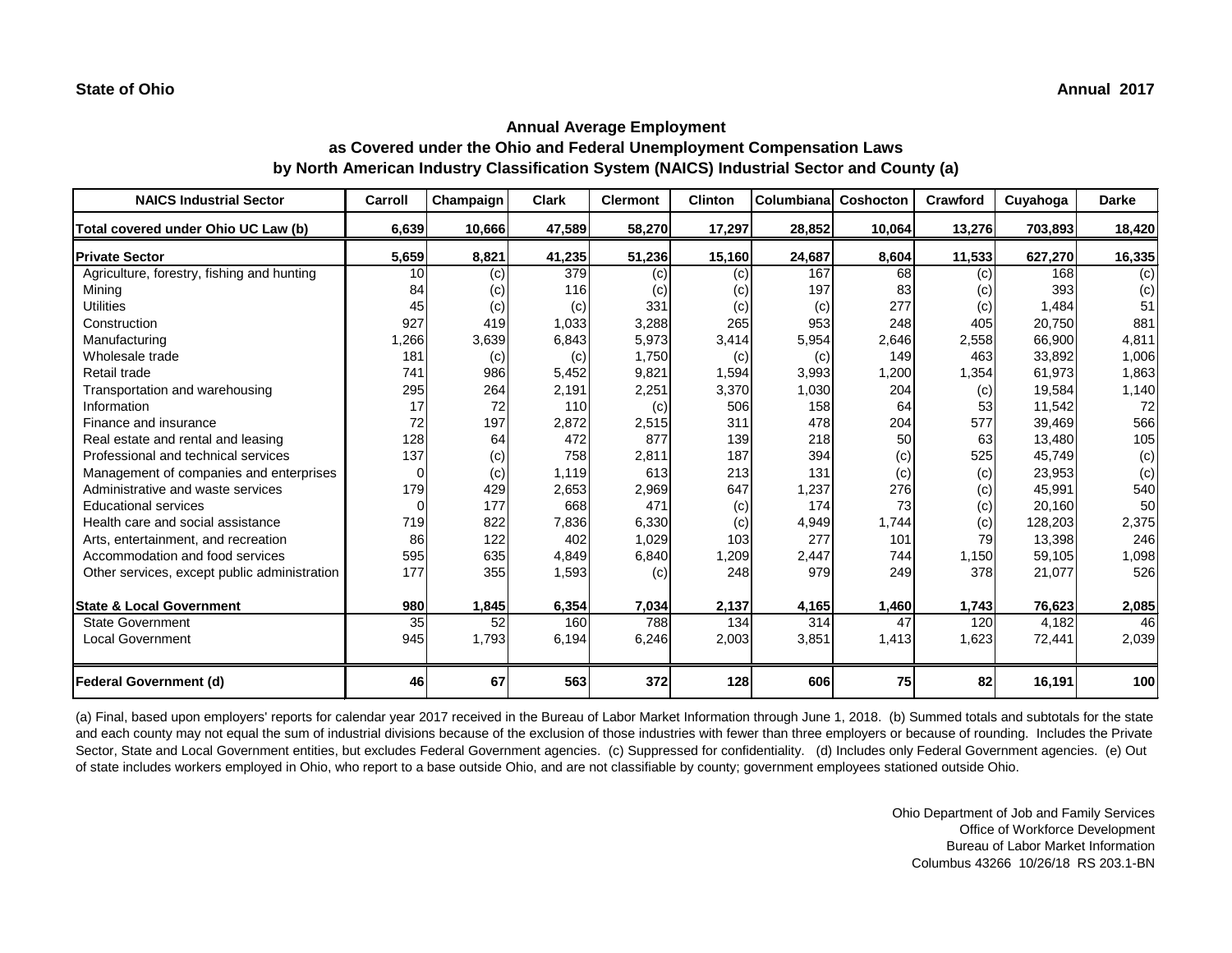| <b>NAICS Industrial Sector</b>               | <b>Defiance</b> | <b>Delaware</b> | <b>Erie</b> | <b>Fairfield</b> | <b>Fayette</b> | <b>Franklin</b> | <b>Fulton</b> | Gallia | Geauga | Greene |
|----------------------------------------------|-----------------|-----------------|-------------|------------------|----------------|-----------------|---------------|--------|--------|--------|
| Total covered under Ohio UC Law (b)          | 15,634          | 87,885          | 37,168      | 43,460           | 11,685         | 735,885         | 18,540        | 11,031 | 34,651 | 60,157 |
| <b>Private Sector</b>                        | 13,668          | 80,245          | 32,250      | 36,937           | 10,064         | 630,713         | 16,091        | 9,171  | 30,902 | 51,490 |
| Agriculture, forestry, fishing and hunting   | 217             | (c)             | (c)         | 75               | 111            | 393             | (c)           | (c)    | (c)    | (c)    |
| Mining                                       |                 | (c)             | (c)         | 35               |                | 268             | (c)           | (c)    | (c)    | (c)    |
| <b>Utilities</b>                             | (c)             | 153             | (c)         | 244              | (c)            | 3,487           | (c)           | 604    | (c)    | (c)    |
| Construction                                 | 342             | 3,443           | 1,014       | 2,154            | 264            | 25,923          | 744           | 468    | 2,185  | 1,477  |
| Manufacturing                                | 3,318           | 6,251           | 6,061       | 4,089            | 1,780          | 38,090          | 7,079         | 609    | 7,340  | 3,647  |
| Wholesale trade                              | (c)             | 2,228           | 1,007       | 892              | (c)            | 29,091          | 810           | 135    | 1,881  | 1,133  |
| Retail trade                                 | 2,370           | 12,336          | 4,675       | 6,663            | 2,562          | 71,974          | 1,681         | 1,552  | 4,579  | 10,877 |
| Transportation and warehousing               | 562             | 2,366           | (c)         | 1,234            | 1,263          | 40,198          | (c)           | 285    | (c)    | (c)    |
| Information                                  | 200             | 609             | 427         | 245              | 39             | 14,633          | 59            | 75     | 85     | 596    |
| Finance and insurance                        | 674             | 6,044           | 621         | 747              | 404            | 49,983          | 290           | 353    | 629    | 1,120  |
| Real estate and rental and leasing           | 90              | 1,046           | 277         | 462              | 51             | 11,562          | 82            | 39     | 212    | 563    |
| Professional and technical services          | 183             | 5,619           | 497         | 1,074            | (c)            | 46,657          | (c)           | (c)    | 1,134  | 8,482  |
| Management of companies and enterprises      | 52              | 10,492          | 213         | 192              | (c)            | 24,251          | (c)           | (c)    | 301    | 996    |
| Administrative and waste services            | 546             | 4,127           | 800         | 3,106            | 493            | 55,159          | 345           | 93     | 1,879  | 2,135  |
| <b>Educational services</b>                  | (c)             | 1,270           | 295         | 301              | (c)            | 14,637          | (c)           | (c)    | 613    | 1,756  |
| Health care and social assistance            | (c)             | 7,953           | 5,293       | 7,240            | (c)            | 108,996         | (c)           | (c)    | 4,551  | 6,974  |
| Arts, entertainment, and recreation          | 91              | 3,044           | 2,932       | 500              | 104            | 9,978           | 353           | 35     | 493    | 544    |
| Accommodation and food services              | 1,442           | 10,306          | 5,894       | 6,286            | 1,145          | 63,493          | 947           | 926    | 2,648  | 8,489  |
| Other services, except public administration | 577             | 2,640           | 872         | 1,399            | 159            | 21,943          | 366           | 316    | 1,373  | 1,505  |
| <b>State &amp; Local Government</b>          | 1,966           | 7,640           | 4,918       | 6,523            | 1,621          | 105,172         | 2,449         | 1,860  | 3,749  | 8,667  |
| <b>State Government</b>                      | 81              | 358             | 1,041       | 816              | 46             | 53,902          | 116           | 252    | 242    | (c)    |
| <b>Local Government</b>                      | 1,885           | 7,282           | 3,877       | 5,707            | 1,575          | 51,270          | 2,333         | 1,608  | 3,507  | (c)    |
| <b>Federal Government (d)</b>                | 81              | 236             | 236         | 237              | 48             | 13,141          | 93            | 63     | 103    | 14,047 |

(a) Final, based upon employers' reports for calendar year 2017 received in the Bureau of Labor Market Information through June 1, 2018. (b) Summed totals and subtotals for the state and each county may not equal the sum of industrial divisions because of the exclusion of those industries with fewer than three employers or because of rounding. Includes the Private Sector, State and Local Government entities, but excludes Federal Government agencies. (c) Suppressed for confidentiality. (d) Includes only Federal Government agencies. (e) Out of state includes workers employed in Ohio, who report to a base outside Ohio, and are not classifiable by county; government employees stationed outside Ohio.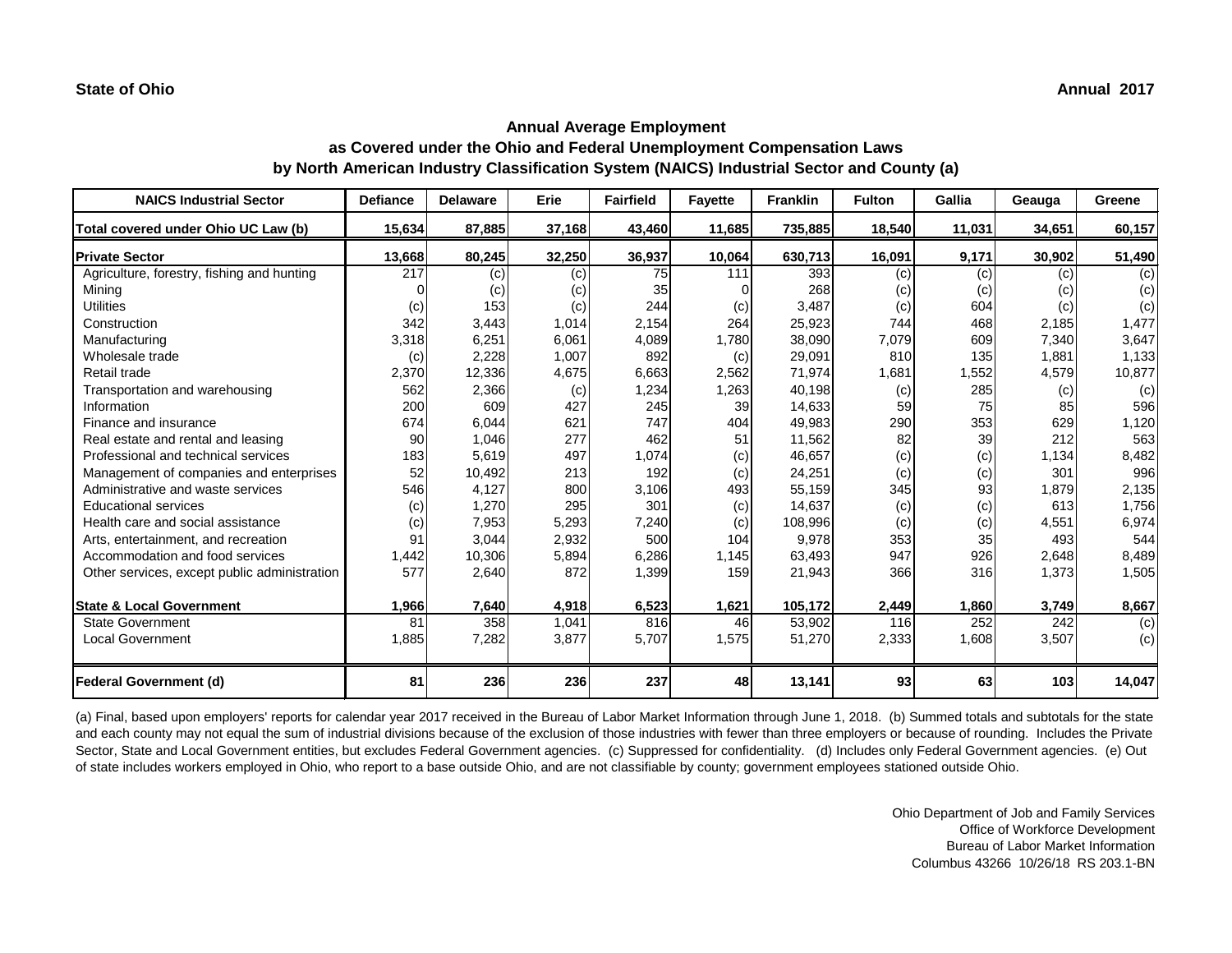| <b>NAICS Industrial Sector</b>               | <b>Guernsey</b> | <b>Hamilton</b> | <b>Hancock</b> | <b>Hardin</b> | <b>Harrison</b> | <b>Henry</b> | Highland | <b>Hocking</b> | <b>Holmes</b> | Huron  |
|----------------------------------------------|-----------------|-----------------|----------------|---------------|-----------------|--------------|----------|----------------|---------------|--------|
| Total covered under Ohio UC Law (b)          | 15,191          | 506,795         | 45,587         | 8,302         | 3,947           | 11,073       | 10,364   | 6,720          | 19,376        | 20,891 |
| <b>Private Sector</b>                        | 13,036          | 463,842         | 42,429         | 6,907         | 3,209           | 9,203        | 8,085    | 5,030          | 17,840        | 18,582 |
| Agriculture, forestry, fishing and hunting   | 27              | 249             | (c)            | 222           | (c)             | (c)          | 42       | (c)            | 189           | (c)    |
| Mining                                       | 500             | 135             | (c)            | $\Omega$      | (c)             | (c)          | 24       | (c)            | 65            | (c)    |
| <b>Utilities</b>                             | 56              | 1,191           | 99             | 50            | 105             | 21           | 60       | 9              | 130           | (c)    |
| Construction                                 | 941             | 22,930          | 1,123          | 141           | 327             | 717          | 317      | 272            | 2,192         | 1,526  |
| Manufacturing                                | 2,869           | 49,661          | 12,673         | 1,911         | 551             | 3,455        | 1,766    | 898            | 7,129         | 5,848  |
| Wholesale trade                              | 350             | 22,185          | 1,523          | 208           | 207             | 226          | 252      | 42             | 869           | (c)    |
| Retail trade                                 | 1,794           | 43,311          | 4,461          | 828           | 274             | 946          | 1,617    | 841            | 2,418         | 2,083  |
| Transportation and warehousing               | 480             | 12,302          | 3,893          | 220           | 250             | 508          | 129      | 37             | 737           | 791    |
| Information                                  | 91              | 8,284           | 344            | 42            | (c)             | 89           | 71       | 35             | 74            | 148    |
| Finance and insurance                        | 295             | 31,094          | 593            | 220           | 61              | 243          | 384      | 133            | 377           | 420    |
| Real estate and rental and leasing           | 80              | 7,430           | 415            | 47            | 97              | 69           | 61       | 127            | 52            | 134    |
| Professional and technical services          | 349             | 37,402          | 1,369          | 134           | (c)             | 84           | 94       | (c)            | 279           | (c)    |
| Management of companies and enterprises      | 12              | 26,461          | 2,140          | 0             | (c)             |              | 98       | (c)            | 42            | (c)    |
| Administrative and waste services            | 247             | 31,877          | 1,849          | 139           | 153             | 192          | 543      | 237            | 381           | 383    |
| <b>Educational services</b>                  | 110             | 11,839          | 935            | (c)           | $\Omega$        | 42           | 70       | 31             | (c)           | 270    |
| Health care and social assistance            | 2,837           | 85,670          | 5,247          | (c)           | 423             | 1,462        | 1,233    | 706            | (c)           | 2,549  |
| Arts, entertainment, and recreation          | 49              | 10,587          | 246            | 61            | 30              | 41           | 72       | 39             | 100           | 156    |
| Accommodation and food services              | 1,605           | 45,316          | 4,160          | 723           | 180             | 650          | 970      | 1,192          | 1,431         | 1,816  |
| Other services, except public administration | 347             | 15,921          | 1,304          | 206           | (c)             | 294          | 284      | 226            | 308           | 656    |
| <b>State &amp; Local Government</b>          | 2,155           | 42,953          | 3,158          | 1,395         | 738             | 1,870        | 2,279    | 1,690          | 1,536         | 2,309  |
| <b>State Government</b>                      | 498             | 8,726           | 170            | 39            | 46              | 43           | 93       | 304            | 43            | 76     |
| <b>Local Government</b>                      | 1,657           | 34,227          | 2,988          | 1,356         | 692             | 1,827        | 2,186    | 1,386          | 1,493         | 2,233  |
| <b>Federal Government (d)</b>                | 118             | 8,365           | 148            | 67            | 51              | 68           | 97       | 46             | 62            | 140    |

(a) Final, based upon employers' reports for calendar year 2017 received in the Bureau of Labor Market Information through June 1, 2018. (b) Summed totals and subtotals for the state and each county may not equal the sum of industrial divisions because of the exclusion of those industries with fewer than three employers or because of rounding. Includes the Private Sector, State and Local Government entities, but excludes Federal Government agencies. (c) Suppressed for confidentiality. (d) Includes only Federal Government agencies. (e) Out of state includes workers employed in Ohio, who report to a base outside Ohio, and are not classifiable by county; government employees stationed outside Ohio.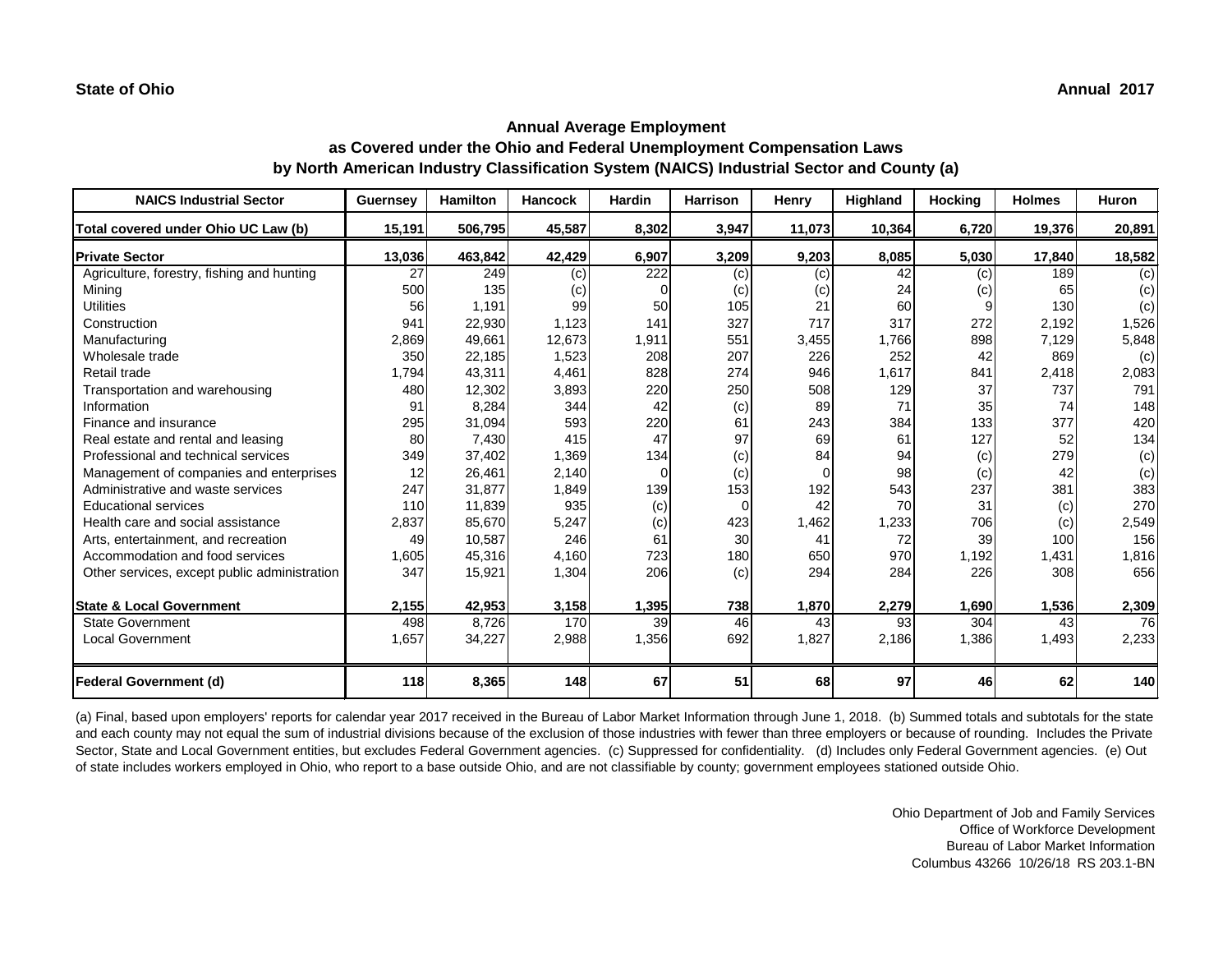| <b>NAICS Industrial Sector</b>               | <b>Jackson</b> | <b>Jefferson</b> | Knox   | Lake   | Lawrence | Licking | Logan  | Lorain | Lucas   | <b>Madison</b> |
|----------------------------------------------|----------------|------------------|--------|--------|----------|---------|--------|--------|---------|----------------|
| Total covered under Ohio UC Law (b)          | 10,163         | 20,143           | 20,056 | 94,680 | 12,485   | 55,867  | 19,851 | 96,971 | 204,847 | 17,419         |
| <b>Private Sector</b>                        | 8,685          | 17,012           | 17,431 | 83,789 | 9,807    | 48,280  | 17,691 | 82,657 | 179,825 | 14,317         |
| Agriculture, forestry, fishing and hunting   | 39             | ი                | 102    | 867    | $\Omega$ | 699     | 123    | (c)    | 243     | 259            |
| Mining                                       | 42             | 40               | 81     | 191    | (c)      | 65      | 39     | (c)    | 122     | $\Omega$       |
| <b>Utilities</b>                             | 41             | 819              | 47     | 1,006  | 89       | 214     | 34     | 220    | 382     |                |
| Construction                                 | 416            | 909              | 939    | 4,114  | 793      | 2,501   | 577    | 4,173  | 8,628   | 468            |
| Manufacturing                                | 2,933          | 1,287            | 4,523  | 20,996 | (c)      | 7,152   | 5,210  | 16,317 | 22,382  | 4,180          |
| Wholesale trade                              | 145            | 453              | 446    | 3,392  | 241      | 1,569   | 473    | 3,478  | 7,328   | 337            |
| Retail trade                                 | 1,465          | 2,822            | 2,151  | 12,460 | 1,801    | 10,062  | 1,619  | 12,454 | 23,874  | 2,064          |
| Transportation and warehousing               | 175            | 1,342            | 306    | 1,227  | 610      | 1,631   | 2,213  | 2,169  | 6,377   | 2,496          |
| Information                                  | 60             | 321              | 149    | 664    | 65       | 247     | 69     | 603    | 1,843   | 50             |
| Finance and insurance                        | 258            | 368              | 372    | 1,453  | 267      | 2,450   | 302    | 1,932  | 5,300   | 141            |
| Real estate and rental and leasing           | 57             | 202              | 147    | 815    | 196      | 458     | 170    | 857    | 2,293   | 58             |
| Professional and technical services          | 95             | (c)              | 282    | 2,974  | 199      | 1,940   | (c)    | 2,346  | 8,772   | (c)            |
| Management of companies and enterprises      | 38             | (c)              | 90     | 1,280  | 84       | 682     | (c)    | 1,249  | 5,878   | (c)            |
| Administrative and waste services            | 467            | 939              | 1,083  | 5,026  | 525      | 2,759   | 1,878  | 6,372  | 13,905  | 1,082          |
| <b>Educational services</b>                  | (c)            | (c)              | 1,299  | 1,696  | 69       | 949     | 15     | 2,502  | 3,375   | (c)            |
| Health care and social assistance            | (c)            | (c)              | 2,955  | 11,726 | 2,821    | 6,899   | 1,941  | 13,770 | 38,233  | (c)            |
| Arts, entertainment, and recreation          | 47             | 256              | 111    | 1,124  | 30       | 591     | 325    | 1,191  | 4,246   | 50             |
| Accommodation and food services              | 900            | 1,728            | 1,806  | 10,013 | 1,159    | 5,333   | 1,437  | 9,204  | 20,035  | 1,061          |
| Other services, except public administration | 226            | 629              | 545    | 2,768  | 284      | 2,079   | 454    | 2,874  | 6,607   | 156            |
| <b>State &amp; Local Government</b>          | 1,478          | 3,131            | 2,625  | 10,891 | 2,678    | 7,587   | 2,160  | 14,314 | 25,022  | 3,102          |
| <b>State Government</b>                      | 135            | 71               | 289    | 86     | 289      | 842     | 82     | 1,160  | 7,386   | 1,333          |
| <b>Local Government</b>                      | 1,343          | 3,060            | 2,336  | 10,805 | 2,389    | 6,745   | 2,078  | 13,154 | 17,636  | 1,769          |
| Federal Government (d)                       | 69             | 167              | 104    | 463    | 131      | 361     | 125    | 1,078  | 1,823   | 79             |

(a) Final, based upon employers' reports for calendar year 2017 received in the Bureau of Labor Market Information through June 1, 2018. (b) Summed totals and subtotals for the state and each county may not equal the sum of industrial divisions because of the exclusion of those industries with fewer than three employers or because of rounding. Includes the Private Sector, State and Local Government entities, but excludes Federal Government agencies. (c) Suppressed for confidentiality. (d) Includes only Federal Government agencies. (e) Out of state includes workers employed in Ohio, who report to a base outside Ohio, and are not classifiable by county; government employees stationed outside Ohio.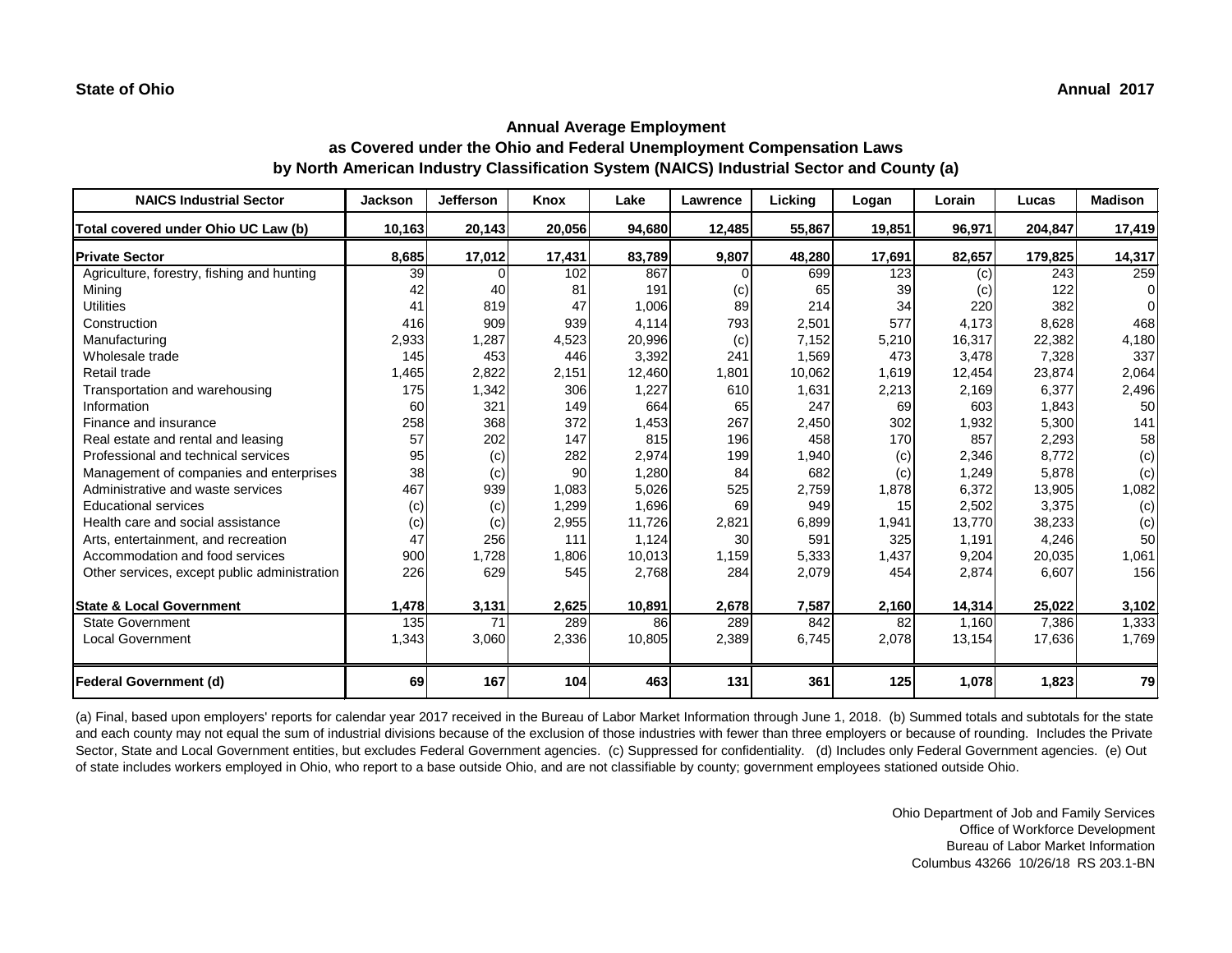| <b>NAICS Industrial Sector</b>               | <b>Mahoning</b> | <b>Marion</b> | <b>Medina</b> | <b>Meigs</b> | <b>Mercer</b> | Miami  | <b>Monroe</b> | Montgomery | Morgan | <b>Morrow</b> |
|----------------------------------------------|-----------------|---------------|---------------|--------------|---------------|--------|---------------|------------|--------|---------------|
| Total covered under Ohio UC Law (b)          | 95,369          | 24,142        | 60,292        | 3,474        | 19,954        | 40,471 | 2,663         | 250,430    | 2,624  | 5,157         |
| <b>Private Sector</b>                        | 82,988          | 20,407        | 53,572        | 2,452        | 17,396        | 35,820 | 1,895         | 223,641    | 2,010  | 3,594         |
| Agriculture, forestry, fishing and hunting   | 170             | (c)           | 204           | 63           | (c)           | 125    | 25            | 245        | (c)    | 43            |
| Mining                                       | 130             | (c)           | 13            | 68           | (c)           | 59     | 95            | 46         | (c)    | 13            |
| <b>Utilities</b>                             | 342             | 97            | 49            | (c)          | (c)           | (c)    | 45            | 661        | (c)    | (c)           |
| Construction                                 | 4,606           | 598           | 3,609         | 217          | 1,004         | 1,621  | 159           | 8,883      | 98     | 219           |
| Manufacturing                                | 8,862           | 5,994         | 9,158         | 130          | 6,904         | 10,563 | 11            | 27,706     | 423    | 934           |
| Wholesale trade                              | 4,178           | 653           | 3,382         | (c)          | (c)           | (c)    | 46            | 9,147      | (c)    | 106           |
| Retail trade                                 | 12,168          | 2,675         | 8,168         | 537          | 2,014         | 4,788  | 333           | 23,649     | 291    | 586           |
| Transportation and warehousing               | 3,242           | 894           | 2,962         | 50           | 1,118         | 2,122  | 206           | 8,516      | 8      | (c)           |
| Information                                  | 1,047           | 247           | 317           | (c)          | 152           | 94     | (c)           | 7,116      | 25     | 16            |
| Finance and insurance                        | 1,789           | 313           | 1,073         | 130          | 573           | 684    | 156           | 11,285     | 80     | 65            |
| Real estate and rental and leasing           | 915             | 340           | 577           | 34           | 81            | 277    | 15            | 2,910      |        | 69            |
| Professional and technical services          | 2,663           | 240           | 2,042         | (c)          | 327           | (c)    | 44            | 12,663     | 51     | (c)           |
| Management of companies and enterprises      | 1,212           | 118           | 3,124         | (c)          | (c)           | (c)    | 0             | 3,702      |        | (c)           |
| Administrative and waste services            | 6,733           | 1,320         | 2,888         | 88           | (c)           | 2,254  | 92            | 15,913     | 36     | 98            |
| <b>Educational services</b>                  | 668             | 64            | 494           | (c)          | (c)           | 180    | (c)           | 6,318      | 0      |               |
| Health care and social assistance            | 19,412          | 3,946         | 6,680         | (c)          | (c)           | 4,220  | (c)           | 50,897     | 372    | 676           |
| Arts, entertainment, and recreation          | 1,528           | 125           | 1,022         | 0            | 88            | 270    | 14            | 3,089      | (c)    | 144           |
| Accommodation and food services              | 10,319          | 1,980         | 6,036         | 409          | 1,229         | 3,926  | 232           | 23,631     | (c)    | 403           |
| Other services, except public administration | 3,006           | 661           | 1,776         | (c)          | 732           | 1,267  | (c)           | 7,265      | 32     | 93            |
| <b>State &amp; Local Government</b>          | 12,381          | 3,735         | 6,720         | 1,022        | 2,558         | 4,651  | 768           | 26,789     | 614    | 1,563         |
| <b>State Government</b>                      | 2,586           | 697           | 116           | 40           | 177           | 125    | 38            | 1,194      | 59     | 66            |
| <b>Local Government</b>                      | 9,795           | 3,038         | 6,604         | 982          | 2,381         | 4,526  | 730           | 25,595     | 555    | 1,497         |
| <b>Federal Government (d)</b>                | 1,186           | 110           | 346           | 59           | 91            | 187    | 50            | 4,251      | 42     | 47            |

(a) Final, based upon employers' reports for calendar year 2017 received in the Bureau of Labor Market Information through June 1, 2018. (b) Summed totals and subtotals for the state and each county may not equal the sum of industrial divisions because of the exclusion of those industries with fewer than three employers or because of rounding. Includes the Private Sector, State and Local Government entities, but excludes Federal Government agencies. (c) Suppressed for confidentiality. (d) Includes only Federal Government agencies. (e) Out of state includes workers employed in Ohio, who report to a base outside Ohio, and are not classifiable by county; government employees stationed outside Ohio.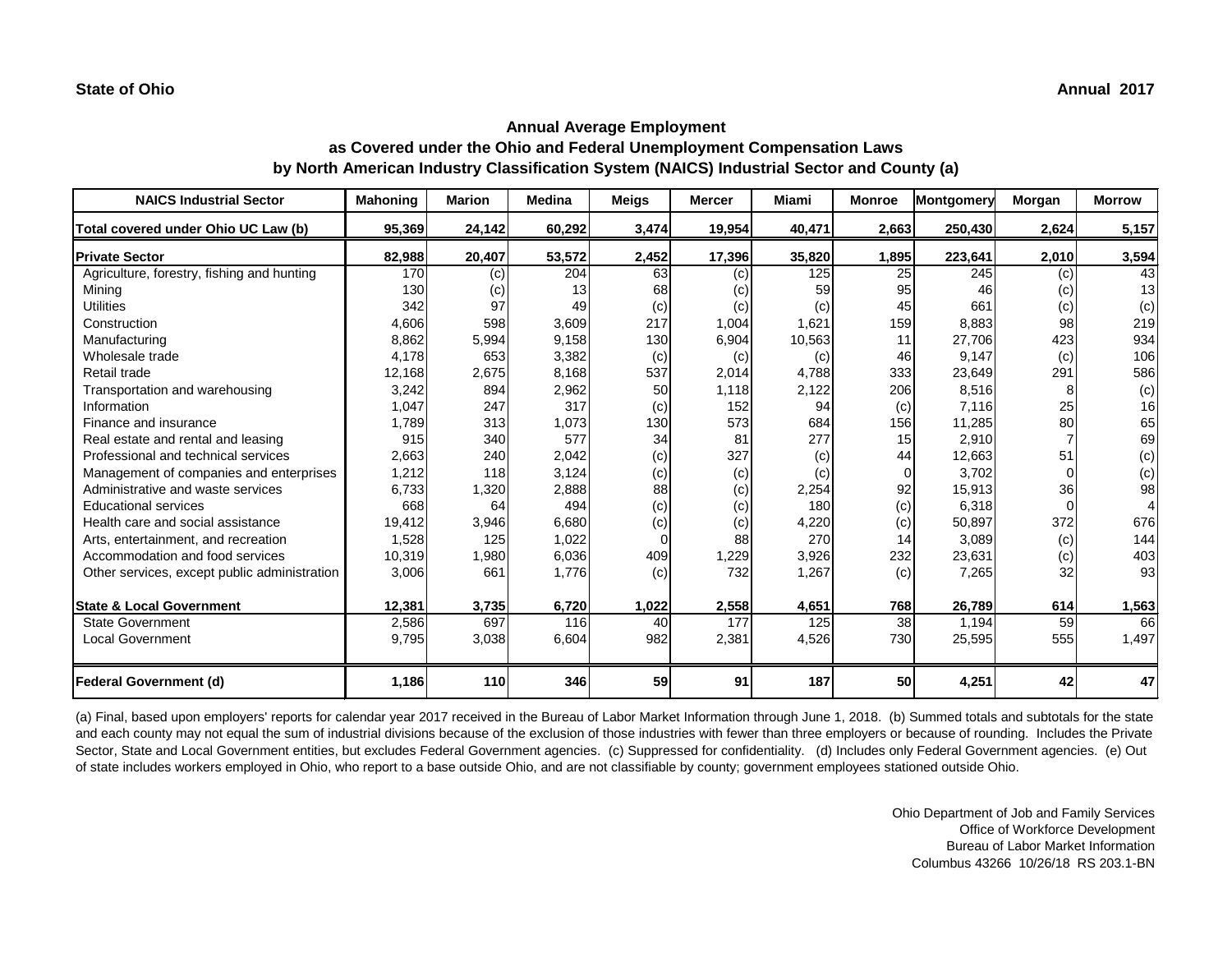| <b>NAICS Industrial Sector</b>               | <b>Muskingum</b> | <b>Noble</b> | <b>Ottawa</b> | Paulding | Perry | <b>Pickaway</b> | <b>Pike</b> | Portage | <b>Preble</b> | Putnam |
|----------------------------------------------|------------------|--------------|---------------|----------|-------|-----------------|-------------|---------|---------------|--------|
| Total covered under Ohio UC Law (b)          | 33,172           | 2,984        | 13,514        | 4,834    | 5,952 | 13,555          | 9,663       | 54,169  | 10,733        | 11,694 |
| <b>Private Sector</b>                        | 28,242           | 2,026        | 11,412        | 3,800    | 4,421 | 9,708           | 8,286       | 43,214  | 8,986         | 10,144 |
| Agriculture, forestry, fishing and hunting   | 28               | O            | 99            | (c)      | 16    | (c)             | (c)         | 143     | (c)           | (c)    |
| Mining                                       | 347              | 91           | 100           | (c)      | 139   | (c)             | (c)         | 279     | (c)           | (c)    |
| <b>Utilities</b>                             | 234              | 13           | (c)           | (c)      | 28    | 35              | (c)         | (c)     | (c)           | (c)    |
| Construction                                 | 953              | 133          | 535           | 106      | 372   | 850             | 469         | 2,043   | 357           | 892    |
| Manufacturing                                | 2,900            | 263          | 2,002         | 1,388    | 826   | 1,890           | 1,083       | 10,185  | 3,066         | 3,528  |
| Wholesale trade                              | 886              | 112          | (c)           | (c)      | 268   | 294             | (c)         | 3,218   | (c)           | 477    |
| Retail trade                                 | 5,356            | 305          | 1,519         | 388      | 704   | 1,509           | 997         | 6,802   | 1,520         | 1,078  |
| Transportation and warehousing               | 1,633            | 139          | 372           | 160      | 75    | 515             | 418         | (c)     | 337           | (c)    |
| Information                                  | 626              | 12           | 61            | 22       | 21    | 49              | 36          | 469     | 27            | 66     |
| Finance and insurance                        | 751              | 101          | 287           | 98       | 150   | 276             | 218         | 662     | 221           | 288    |
| Real estate and rental and leasing           | 219              | 5            | 129           | 30       | 19    | 114             | 42          | 499     | 74            | 33     |
| Professional and technical services          | 677              | 144          | 182           | 77       | 101   | (c)             | (c)         | 1,331   | (c)           | 230    |
| Management of companies and enterprises      | 250              | (c)          | 77            | 0        | 69    | (c)             | (c)         | 979     | (c)           | 0l     |
| Administrative and waste services            | 1,397            | (c)          | 239           | 67       | 197   | 625             | 1,998       | 1,542   | 221           | 428    |
| <b>Educational services</b>                  | (c)              |              | (c)           | (c)      | (c)   | (c)             | (c)         | 541     | 11            | (c)    |
| Health care and social assistance            | (c)              | 345          | (c)           | (c)      | (c)   | (c)             | (c)         | 5,380   | 1,174         | (c)    |
| Arts, entertainment, and recreation          | 401              | (c)          | 635           | (c)      | 26    | 120             | (c)         | 470     | 43            | 65     |
| Accommodation and food services              | 3,454            | (c)          | 2,151         | (c)      | 404   | 1,298           | (c)         | 5,618   | 1,048         | 882    |
| Other services, except public administration | 1,259            | 66           | 395           | 83       | 146   | 273             | 186         | 1,531   | 327           | 444    |
| <b>State &amp; Local Government</b>          | 4,930            | 958          | 2,102         | 1,034    | 1,531 | 3,847           | 1,377       | 10,955  | 1,747         | 1,550  |
| <b>State Government</b>                      | 329              | 472          | 161           | 34       | 40    | 1,359           | 90          | (c)     | 73            | 38     |
| <b>Local Government</b>                      | 4,601            | 486          | 1,941         | 1,000    | 1,491 | 2,488           | 1,287       | (c)     | 1,674         | 1,512  |
| <b>Federal Government (d)</b>                | 219              | 22           | 258           | 51       | 63    | 91              | 62          | 338     | 69            | 64     |

(a) Final, based upon employers' reports for calendar year 2017 received in the Bureau of Labor Market Information through June 1, 2018. (b) Summed totals and subtotals for the state and each county may not equal the sum of industrial divisions because of the exclusion of those industries with fewer than three employers or because of rounding. Includes the Private Sector, State and Local Government entities, but excludes Federal Government agencies. (c) Suppressed for confidentiality. (d) Includes only Federal Government agencies. (e) Out of state includes workers employed in Ohio, who report to a base outside Ohio, and are not classifiable by county; government employees stationed outside Ohio.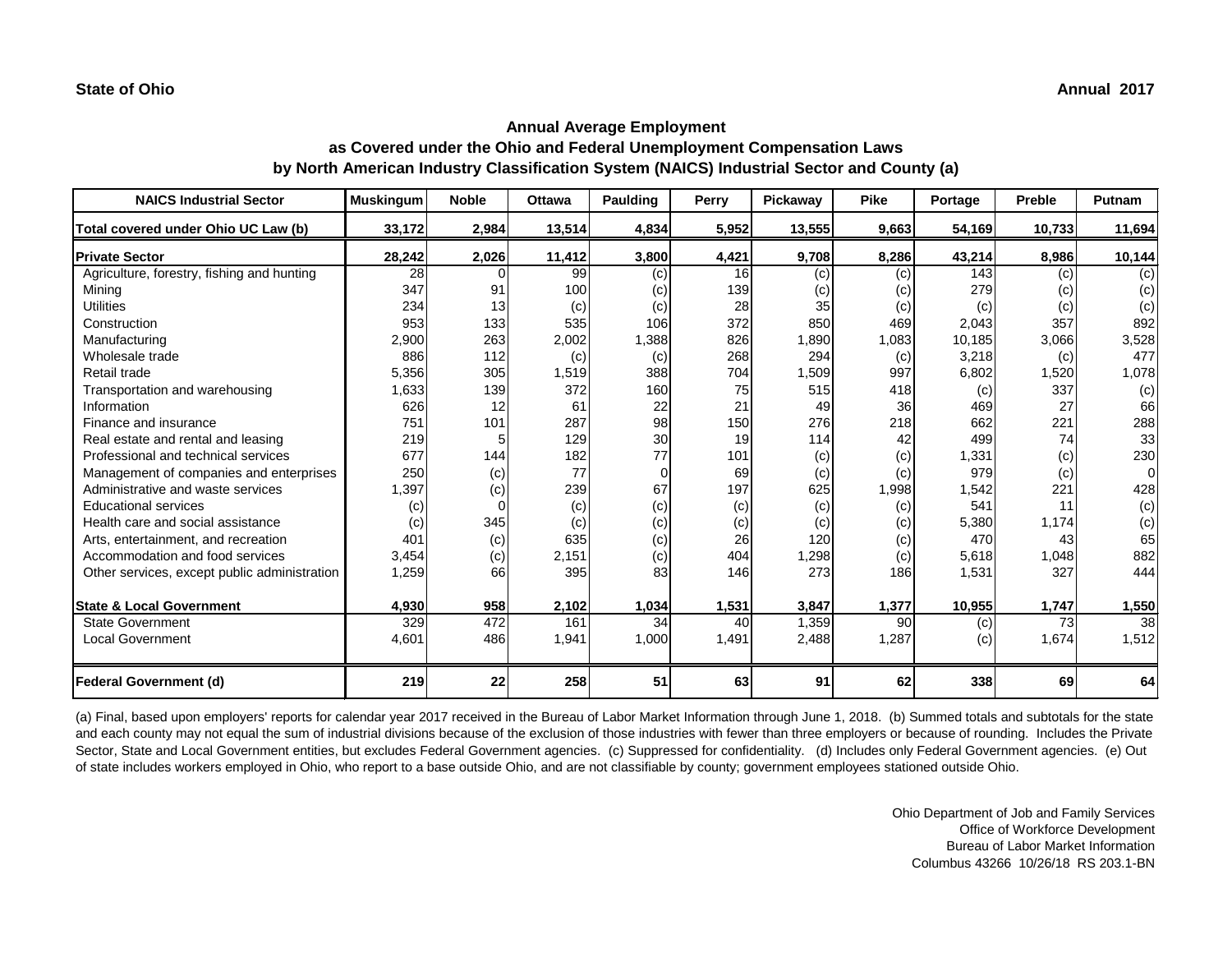| <b>NAICS Industrial Sector</b>               | <b>Richland</b> | <b>Ross</b> | <b>Sandusky</b> | <b>Scioto</b> | <b>Seneca</b> | <b>Shelby</b> | <b>Stark</b> | <b>Summit</b> | <b>Trumbull</b> | <b>Tuscarawas</b> |
|----------------------------------------------|-----------------|-------------|-----------------|---------------|---------------|---------------|--------------|---------------|-----------------|-------------------|
| Total covered under Ohio UC Law (b)          | 49,490          | 26,511      | 26,147          | 23,563        | 19,237        | 27,101        | 158,313      | 265,228       | 66,403          | 36,775            |
| <b>Private Sector</b>                        | 42,724          | 21,684      | 23,254          | 18,857        | 16,729        | 24,797        | 140,457      | 239,555       | 57,508          | 32,064            |
| Agriculture, forestry, fishing and hunting   | (c)             | 109         | (c)             | (c)           | 62            | 133           | 300          | 71            | 98              | 140               |
| Mining                                       | (c)             | 26          | (c)             | (c)           | 140           |               | 363          | 106           | 71              | 952               |
| <b>Utilities</b>                             | (c)             | 196         | 39              | 96            | 106           | (c)           | 593          | 1,016         | (c)             | 98                |
| Construction                                 | 2,091           | 711         | 880             | 566           | 929           | 1,618         | 7,229        | 10,782        | 2,485           | 2,141             |
| Manufacturing                                | 9,844           | 4,123       | 9,810           | 1,370         | 4,242         | 12,853        | 24,989       | 28,816        | 10,805          | 7,359             |
| Wholesale trade                              | 1,627           | 484         | 604             | 365           | 707           | 1,223         | 6,150        | 13,324        | (c)             | 1,365             |
| Retail trade                                 | 6,640           | 4,012       | 2,600           | 3,039         | 2,211         | 1,853         | 19,463       | 30,531        | 10,267          | 4,447             |
| Transportation and warehousing               | (c)             | 761         | 684             | 548           | 627           | (c)           | 3,391        | 8,332         | 2,598           | 920               |
| Information                                  | 546             | 280         | 133             | 143           | 211           | 91            | 1,486        | 3,916         | 445             | 228               |
| Finance and insurance                        | ,050            | 472         | 469             | 581           | 413           | 332           | 5,237        | 9,743         | 1,364           | 657               |
| Real estate and rental and leasing           | 320             | 147         | 365             | 238           | 73            | 83            | 1,461        | 2,940         | 816             | 324               |
| Professional and technical services          | 811             | 295         | 328             | 550           | (c)           | (c)           | 4,788        | 13,654        | 1,240           | 919               |
| Management of companies and enterprises      | 69              | 224         | 221             | 74            | (c)           | (c)           | 1,172        | 15,422        | 705             | 96                |
| Administrative and waste services            | 3,961           | 970         | 740             | 462           | 469           | 1,418         | 8,707        | 17,466        | 3,848           | 1,831             |
| <b>Educational services</b>                  | 431             | 93          | (c)             | 178           | 1,183         | 154           | 3,163        | 4,114         | 509             | 187               |
| Health care and social assistance            | 7,352           | 5,094       | (c)             | 7,481         | 2,318         | 1,901         | 27,809       | 44,231        | 10,503          | 5,197             |
| Arts, entertainment, and recreation          | 561             | 169         | 262             | 37            | 123           | 89            | 1,984        | 4,469         | 781             | 394               |
| Accommodation and food services              | 4,709           | 3,024       | 2,087           | 2,602         | 1,939         | 1,336         | 16,663       | 22,673        | 6,898           | 3,719             |
| Other services, except public administration | 1,287           | 495         | 720             | 498           | 616           | 707           | 5,512        | 7,949         | 2,070           | 1,091             |
| <b>State &amp; Local Government</b>          | 6,766           | 4,827       | 2,893           | 4,706         | 2,508         | 2,304         | 17,856       | 25,673        | 8,895           | 4,711             |
| <b>State Government</b>                      | 1,432           | 1,658       | 102             | 1,412         | 272           | 200           | 1,359        | 4,203         | 790             | 490               |
| Local Government                             | 5,334           | 3,169       | 2,791           | 3,294         | 2,236         | 2,104         | 16,497       | 21,470        | 8,105           | 4,221             |
| <b>Federal Government (d)</b>                | 631             | 1,635       | 109             | 161           | 124           | 71            | 969          | 1,761         | 523             | 255               |

(a) Final, based upon employers' reports for calendar year 2017 received in the Bureau of Labor Market Information through June 1, 2018. (b) Summed totals and subtotals for the state and each county may not equal the sum of industrial divisions because of the exclusion of those industries with fewer than three employers or because of rounding. Includes the Private Sector, State and Local Government entities, but excludes Federal Government agencies. (c) Suppressed for confidentiality. (d) Includes only Federal Government agencies. (e) Out of state includes workers employed in Ohio, who report to a base outside Ohio, and are not classifiable by county; government employees stationed outside Ohio.